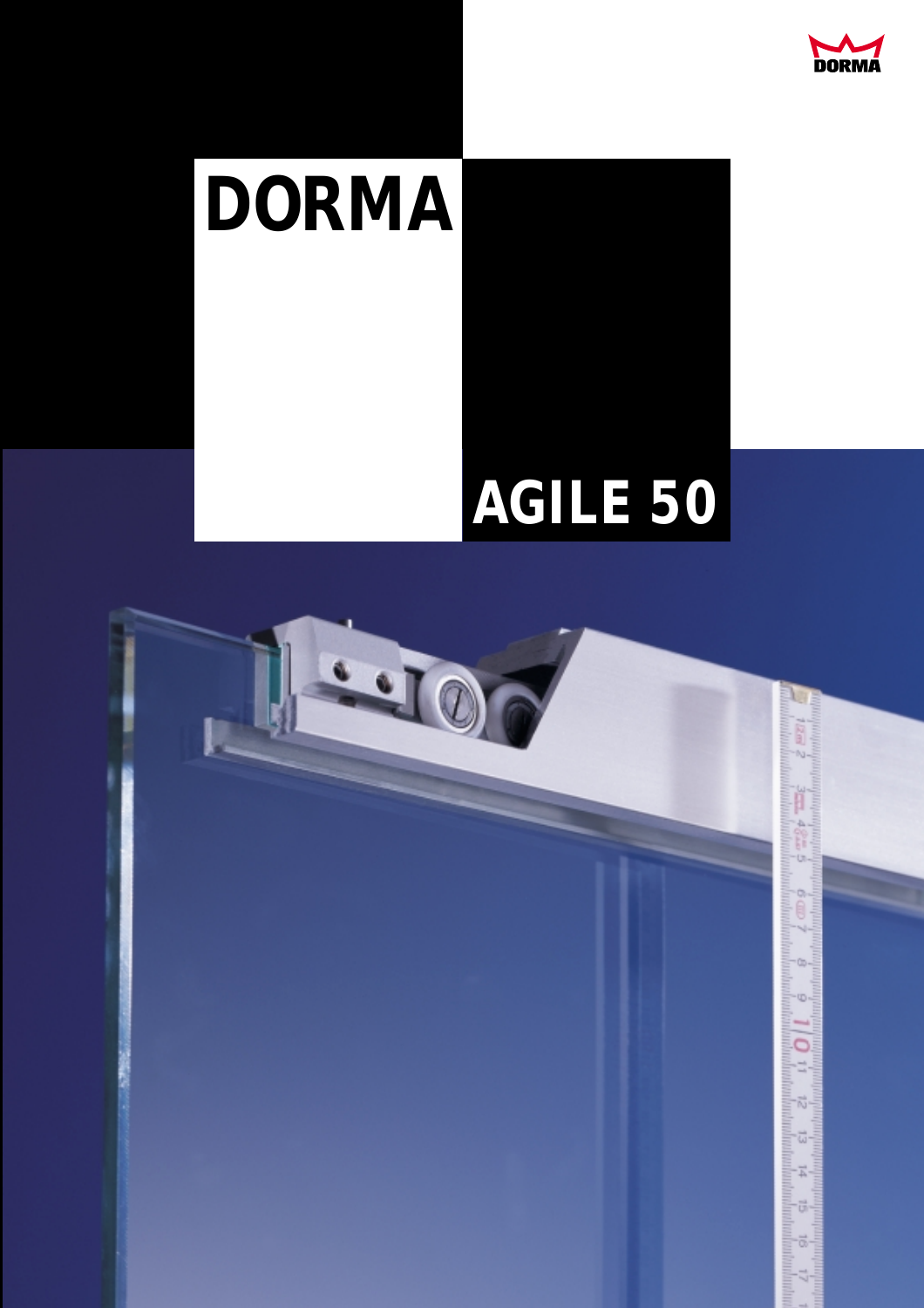### **Variationsreiches Leichtgewicht Ultra-versatile lightweight**

Schiebetüren aus Glas sind der Trend der Zeit. Ob für Kaffeeküche, Feuchträume oder Schrankinhalte – hier bietet sich eine moderne und filigrane Lösung. DORMA setzt neue Maßstäbe im Trendmarkt und entwickelte ein System für Leichtgewichte – die **AGILE 50**.

Technisch auf der Idee AGILE 150 aufbauend und mit einer Gewichtsaufnahme von bis zu 50 kg stellt sich die AGILE 50 als variables System für

vielfache Anwendungen im Privat- und Bürobereich dar. Das kompakte Schienensystem aus Aluminium ist einfach zu montieren und verdeckt die Klemmbeschläge samt Rollenelement. Eine Glasbearbeitung ist bei AGILE nicht notwendig. Auch bei niedrigen Sturzdurchgängen wirkt das System aufgrund seiner geringen Aufbauhöhe besonders elegant und lässt das Glas großzügig zur Wirkung kommen.

Sliding doors of glass have become a contemporary standard. Whether for the office rest room, wet rooms or built-in cupboards – such units offer a modern and discretely styled solution. DORMA is setting new standards in this trend market and has developed a system for lightweight applications – the **AGILE 50**.

Technically based on the AGILE 150 and with a weight capacity of up to 50 kg, the AGILE 50 constitutes a versatile system suitable for

many applications in both the private and office domain. The compact rail system in the form of an aluminium profile is easy to install and effectively conceals the clamp fittings and roller carrier. No glass drilling or other machining work is necessary with the AGILE system. Even in cases of low headroom, the system can still provide a particularly elegant solution thanks to its low overall height, thus ensuring that the glass is used to its full, generous effect.

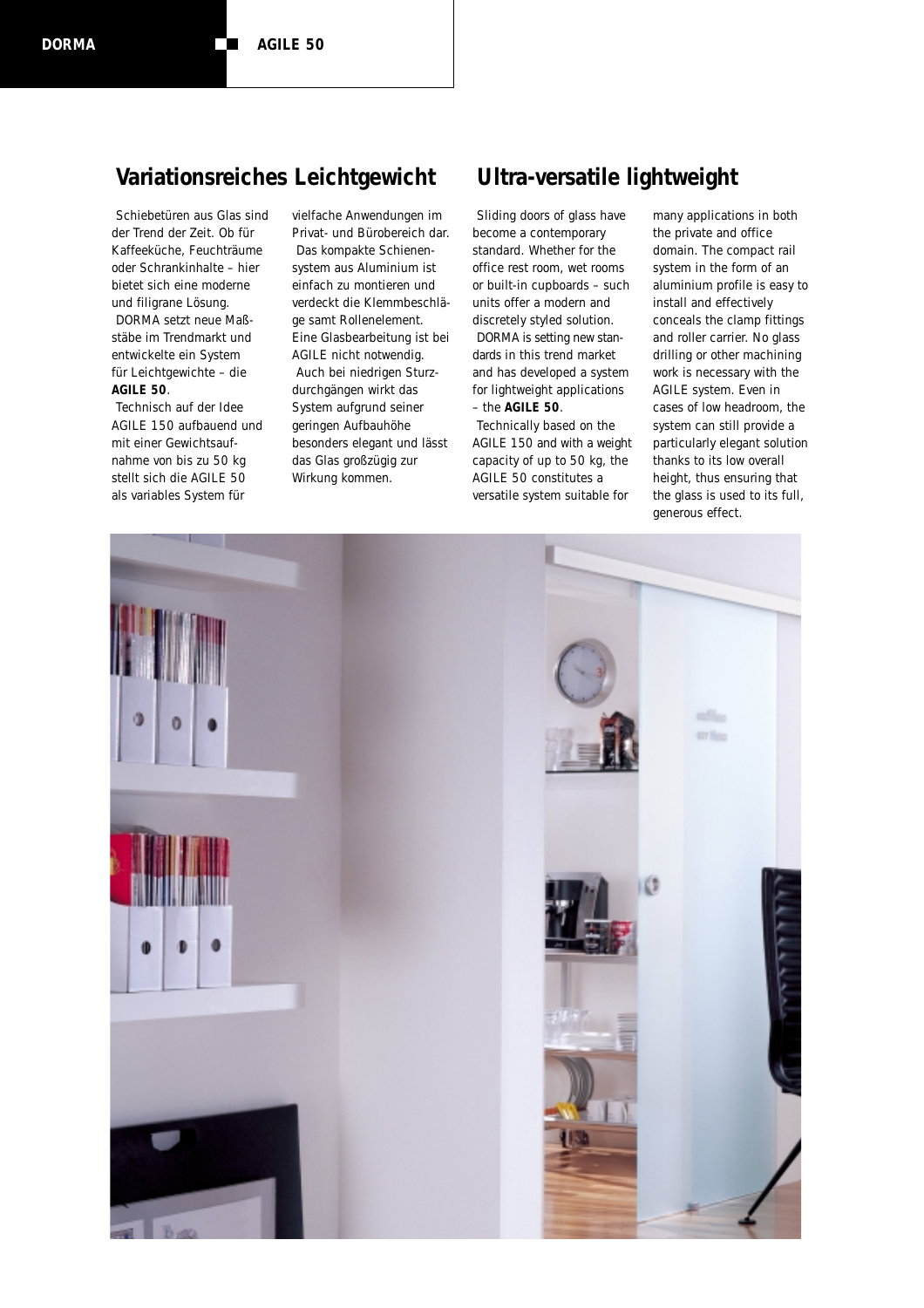

## **Technische Daten**

- max. Gewichtsaufnahme: 50 Kg
- variable Klemmbeschläge für 8 mm + 10 mm Glasdicke
- keine Glasbearbeitung
- Möglichkeit zur Wand- und Deckenmontage
- Laufschienenprofil in allen bekannten Eloxal- u. RAL Oberflächen
- 
- Aufbauhöhe Laufschienenprofil: 49 mm<br>• In der Laufschiene integrierte<br>Klemm-Laufwagen<br>• Optionaler Sichtschutz bei Ansicht von unten • In der Laufschiene integrierte<br>Klemm-Laufwagen<br>• Optionaler Sichtschutz bei Ans<br>• Dauertest nach DIN FN 1527 Klemm-Laufwagen
- Optionaler Sichtschutz bei Ansicht von unten
- Dauertest nach DIN EN 1527, Klasse 5 (50.000 Bewegungszyklen)
- Feuchtraum geeignet nach DIN EN 1670, Klasse 4
- Nachträgliche Höhenverstellung im Bereich von +5/-3 mm
- Minimale Spaltmaße Glas-Wand (14 mm)

## **Technical data**

- Max. load capacity: 50 kg
- $mm_{\text{GLO}}$  and  $=$  A+60 • Variable clamp fittings for 8 mm + 10 mm glass thickness
- No glass drilling/machining
- Suitable for both wall and ceiling fixing
- Track rail profile available in all anodised
- and RAL finishes
- Mounting height of the track rail profile:
- just 49 mm
- Clamp-type roller carriers integrated in the track rail
- Optional bottom view guard
- Durability test to DIN EN 1527, Class 5 (50,000 motion cycles)
- Suitable for wet rooms to DIN EN 1670, class 4
- In-situ height adjustment in the range +5/-3 mm
- Minimum gap dimensions between the glass and wall (14 mm)



2

 $\widetilde{\mathscr{E}}_{\mathsf{S}}$ 

G al sh

 $\frac{1}{\sqrt{2}}$ 

 $\mathcal{F}$ 

10mm PB



22

14

10

Cesor

**Ceear**